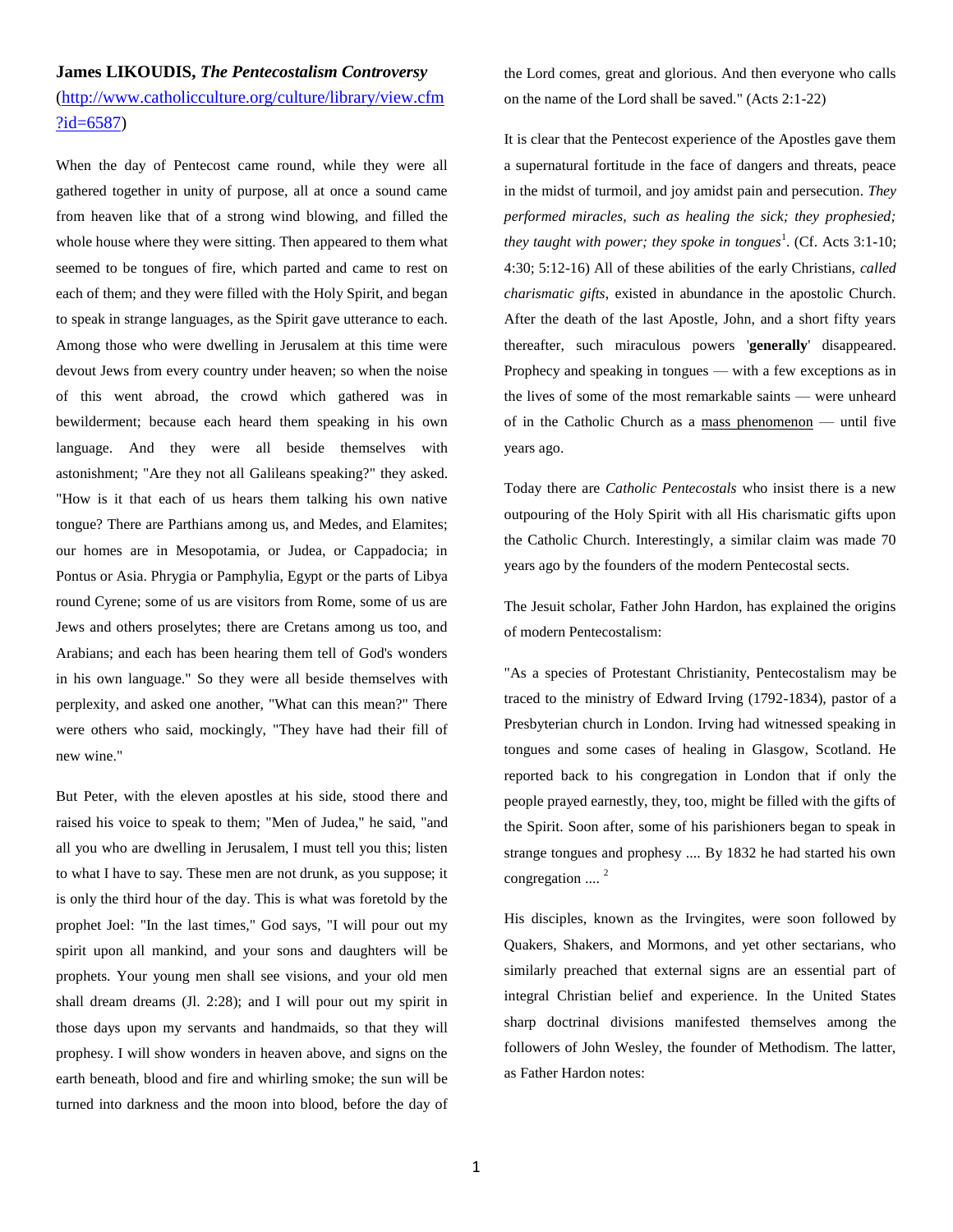"...had never been much concerned with creedal orthodoxy. Experience of conversion and an awareness of the Spirit had always been more prominent in Wesleyan thought."<sup>3</sup>

When Wesleyan Holiness groups who stressed a "Baptism in the Holy Spirit" united with the disciples of Irving, modern Pentecostalism may be said to have been born.

The Pentecostalist emphasis on the "Baptism of the Spirit" seems to have been derived from Wesley's doctrine of entire sanctification. Whereas the Puritans had believed the process of Christian perfection was never consummated in this life, and entire sanctification comes only at or after death, Wesley was to insist on the possibility of the believer's achieving an instantaneous completion of sanctification at any time in this life. Though Wesley never lost sight of a gradual "growth in grace" even among such "perfect" souls, his unfortunate use of the word "sanctification" where he meant "entire sanctification" was to cause much confusion among his followers.<sup>4</sup>

According to the earliest Pentecostalists, Christians who have already had the experience of conversion which is necessary for salvation, should seek a "second blessing." This was another, more profound experience which accomplished the believer's "entire sanctification," and permitted him to lead a life of moral perfection, untroubled by any interior "root of sin."<sup>5</sup> Some Holiness writers proceeded to describe this specific experience as a "Baptism in the Holy Spirit." While this second blessing might be an intensely emotional experience for the person receiving it, it was nevertheless essentially interior and subjective. In these writers, there was no consciousness of any external sign by which witnesses could be certain the "second blessing" was taking place. Then it was that:

"The most dramatic event in Pentecostal history occurred on New Year's Eve, 1900. Before Charles Fox Parham, a lay Congregational preacher, left on a mission trip, he instructed his students at Bethel Healing Home in Topeka to investigate the subject of baptism in the Holy Spirit. When he returned, they told him that the gift of tongues was conclusively this Spirit baptism. They asked him to impose hands on one of their number, a Miss Oznam. The moment he did so, she was "filled with the Holy Spirit" and began to speak in several languages, besides talking in a strange tongue that not even accomplished linguists could

understand. Before long, most of the students at Bethel became similarly gifted, and went out to preach the new gospel to all who would hear them."<sup>6</sup>

To summarize: Pentecostals believe that the original Pentecostal experience recounted in the Acts of the Apostles of the New Testament was the normal experience of all believers in the primitive Apostolic Church, and that all believers even now are entitled to, and should aspire to, a similar experience of "Baptism in the Holy Spirit." They further believe that, as at Pentecost, this outpouring of the Holy Spirit is manifested by the external sign of **glossolalia**, i.e., the speaking in strange tongues. Though there is some confusion among both Protestant and Catholic Pentecostals as to whether glossolalia as the initial sign of Spirit-baptism should be clearly distinguished from the subsequent, lasting gift of speaking or praying with tongues (which not all receive), it seems that most traditional Pentecostals will not recognize any genuine "Baptism in the Spirit" unless it has indeed been accompanied by the sign of glossolalia<sup>7</sup>. At any rate, it is this classical Pentecostal emphasis which has worked itself into the religious thinking of Catholic Pentecostals — to condition their entire religious experience.

It is interesting to note, moreover, that Pentecostalism is growing at an unprecedented rate throughout the world. Its adherents are estimated to range from fourteen to twenty million people. They pride themselves on the fact that their movement is growing nine times as fast as any other Christian denomination. In the United States, the number of Roman Catholics directly involved in the Pentecostal Movement varies from 15 - 50,000 (even larger numbers are projected at times by some news services and writers).

Perhaps it should be made clear that it is necessary to distinguish between:

- 1. Pentecostals (divided into about 200 Protestant religious bodies in the U.S. - the most important being the '**Assembly of God**' which comprised a half million adherents in the U.S., and a million followers in other countries; the second largest American body being the '**Church of God**');
- 2. neo-Pentecostals in the major Protestant churches (it is estimated that almost 1700 pastors of Episcopalian,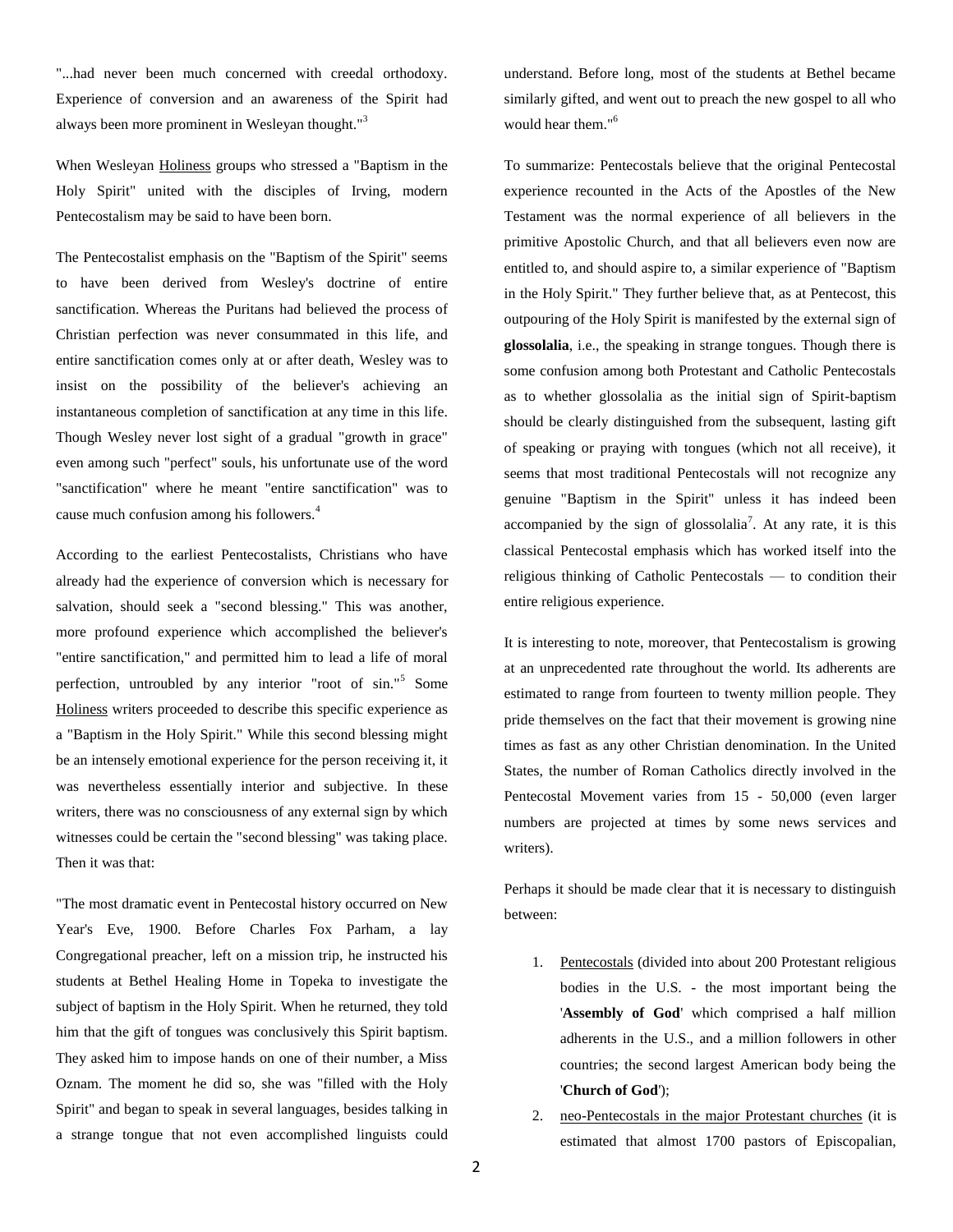Lutheran and other established churches promote a Pentecostal spirituality among their congregations); and

3. the so-called Catholic Pentecostals who boast of 350 charismatic prayer groups in the U.S. and Canada, and publish their own magazine 'New Covenant' under the auspices of the **National Service Committee for the Catholic Charismatic Movement**. 8

The Catholic Pentecostal movement began when four Catholic lay faculty members of Duquesne University attended a Pentecostal prayer meeting conducted by Episcopalians and Presbyterians in a Pittsburgh suburb in February, 1967. The four Catholic participants asked to have hands laid on them. A prayer group was then established at Notre Dame University. In January, 1971, a Charismatic Renewal Conference netted 4,000 registered participants, one-fourth of whom were priests and nuns. By February, 1973, 2,000 leaders from Catholic Pentecostal groups in 13 Eastern states, Canada and Puerto Rico attended the Eastern Regional Conference of the Catholic Charismatic Renewal Movement. About 22,000 were reported to have attended the national Pentecostal meeting at Notre Dame University in early June, 1973. Various bishops have participated in its functions, and Bishop Arthur J. O'Neil, of Rockford, Illinois has formed an extra-territorial parish for the members of a "Community of the Holy Spirit" who entered into the following "Covenant Agreement":

"We covenant ourselves, by God's invitation to live our lives together, in Christ Our Lord and Saviour, by the power of the Holy Spirit.

We agree to become a basic Christian community, to find within this fellowship (*koinania* [sic] ) **the essential core of the Life in the Spirit**, in worship and sacraments (*Eucharistia*), spiritual and moral guidance (*kerygma* and *didache*), service and apostolic activity (*diakonia*).

We expect the Lord to establish the inner structure or order of this community with all the ministry gifts of the Holy Spirit, especially with the foundational gifts of the Apostles, pastors, prophets, teachers, and evangelists.

We agree to obey the direction of the Holy Spirit manifested in and through these ministries in full harmony and under the spiritual harmony with and under the spiritual guidance of the Bishop of Rockford. To this end, we as covenant members, commit ourselves to prayerfully and sincerely seek the Baptism in the Holy Spirit.

We recognize in this covenant a unique relationship one to another, individual to the community, and covenant community to all the faithful of the Rockford Diocese.

All of this is simply to take responsibility for those the Lord has given to us: to be a new family, members of the same Body, Brothers and Sisters working in the same mission He is entrusting to us as a People.

We know that we need to support the life of the community with our spiritual, material, and financial resources.

We agree that the scheduled community gatherings, Liturgical, prayer, and fellowship, are among our commitments and to be absent only for serious reasons."<sup>9</sup>

On November 14, 1969, the Committee on Doctrine of the National Conference of Catholic Bishops issued a statement which may be said to represent episcopal policy on the subject of Catholic Pentecostalism. It was a cautious, but generally favorable statement:

It seems to be too soon to draw definite conclusions regarding the phenomenon and more scholarly research is needed.... It must be admitted that theologically the movement has legitimate reason for existence. It has a strong biblical basis. It would be difficult to inhibit the work of the Spirit which manifested itself so abundantly in the early Church. The participants in the Catholic Pentecostal movement claim that they receive certain charismatic gifts. Admittedly, there have been abuses, but the cure is not a denial of their existence but their proper use. We still need further research on the matter of charismatic gifts. Certainly, the recent Vatican Council presumes that the Spirit is active continuously in the Church.

Perhaps our most prudent way to judge the validity of the claims of the Pentecostal movement is to observe the effects on those who participate in the prayer meetings. There are many indications that this participation leads to a better understanding of the role the Christian plays in the Church. Many have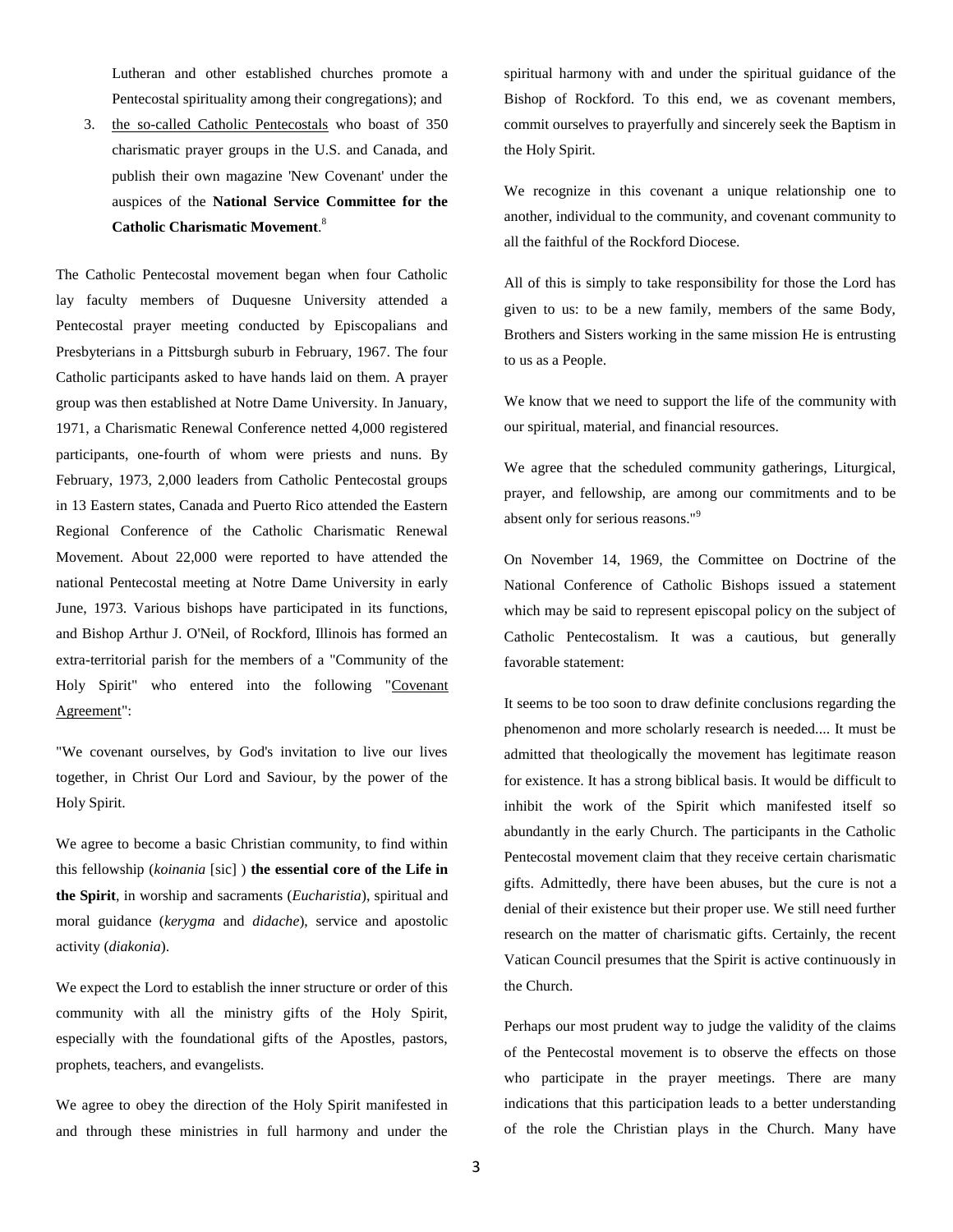experienced progress in their spiritual life. They are attracted to the reading of the scriptures and a deeper understanding of their Faith. They seem to grow in their attachment to certain established devotional patterns such as devotion to the Real Presence and the rosary.

It is the conclusion of the Committee on Doctrine that the movement should at this point not be inhibited but allowed to develop. Certain cautions, however, must be expressed. Proper supervision can be effectively exercised only if the bishops keep in mind their pastoral responsibility to oversee and guide this movement in the Church. We must be on guard that they avoid the mistakes of classic Pentecostalism. It must be recognized that in our culture there is a tendency to substitute religious experience for religious doctrine. In practice we recommend that bishops involve prudent priests to be associated with this movement. Such involvement and guidance would be welcomed by the Catholic Pentecostals.<sup>10</sup>

This judgment by a committee of bishops is over three and a half years old. But it does not lay claim to be a definitive judgment and does not appear to be shared by other bishops, theologians and many of the laity who, as shall be shown, have good reason not only to be wary of such a movement, but also to expect confirmation of their evaluation of the pretended '*charismatics*' operating among them.

Also, Belgium's Cardinal Leo Joseph Suenens, a frequent visitor to America and a supporter to many causes had this to say on Sunday, June 3, 1973 to the free-wheeling Pentecostal "spirit" gathering at Notre Dame:

"I see it [Pentecostalism] progressing powerfully, growing very fast everywhere... It's no longer just an American phenomenon, but in all countries. It is a worldwide phenomenon.... It is a new taste of the gospel in its reality and simplicity. It's important that we keep the doors open to this spontaneity. It's an answer to the people's desire to practice faith spontaneously to express it so they feel it."

The AP religion writer, George W. Cornell reported that Cardinal Suenens:

"...[who is] a progressive leader in Roman Catholicism and a key figure in [the] reform initiated by Vatican Council II of 19621965, said the Council opened the way for renewal, but the "fruits of the spirit are providing the essential content for it." (**Globe Democrat**, 6/4/73)

The following remarks are critical of the Pentecostalist phenomena in the Church. This writer wishes to make clear that he does not presume to usurp the judgment of the Church authorities whose proper prerogative it is to determine the authenticity and validity of any supernatural gifts allegedly exhibited among the faithful. Nor does he wish to be misunderstood as engaging in any personal condemnation of the motives of any particular individuals involved in the Catholic Pentecostal movement.

This writer hopes he is conscious of the remark of the wise Russian spiritual writer, Bishop Ignatius Brianchaninov, that "to correct one's neighbor by condemning or reproaching him is not always an act of faith, but of foolish zeal, self-opinion and pride." The work of judging individuals is the responsibility of those charged with the burden and duty of ruling their brethren. However, *these novel "charismatic" happenings in the Church for whatever they are — affect all Catholics one way or another because the authenticity of pentecostalist phenomena outside the visible communion of the Chair of Peter may be said to call into question the very credibility of the Catholic Church as the one true Church of Jesus Christ*. And if the "charismatic renewal" of Catholic Pentecostalists is essentially a spurious and spiritually dangerous development in the post-conciliar Church, then the harm done the Church and persons may prove considerable. For this reason, the laity are obliged to examine this primarily lay movement of Catholic Pentecostalism with great care.

Father John Hardon, S.J., stated in an address to the Annual Conference for the clergy of the Archdiocese of New York:

"There are those who say we should just allow the Pentecostal movement to go on and then see what happens. But that is not in the best tradition of Christian prudence. If, as I personally believe, latter-day Pentecostalism is in the same essential stress with Gnosticism, Montanism, and Illuminism, we do not pass moral judgment on people but prudential judgment on an ideology."

This ideology, Father Hardon maintains, constitutes a spirituality incompatible with Catholic doctrine and traditional Catholic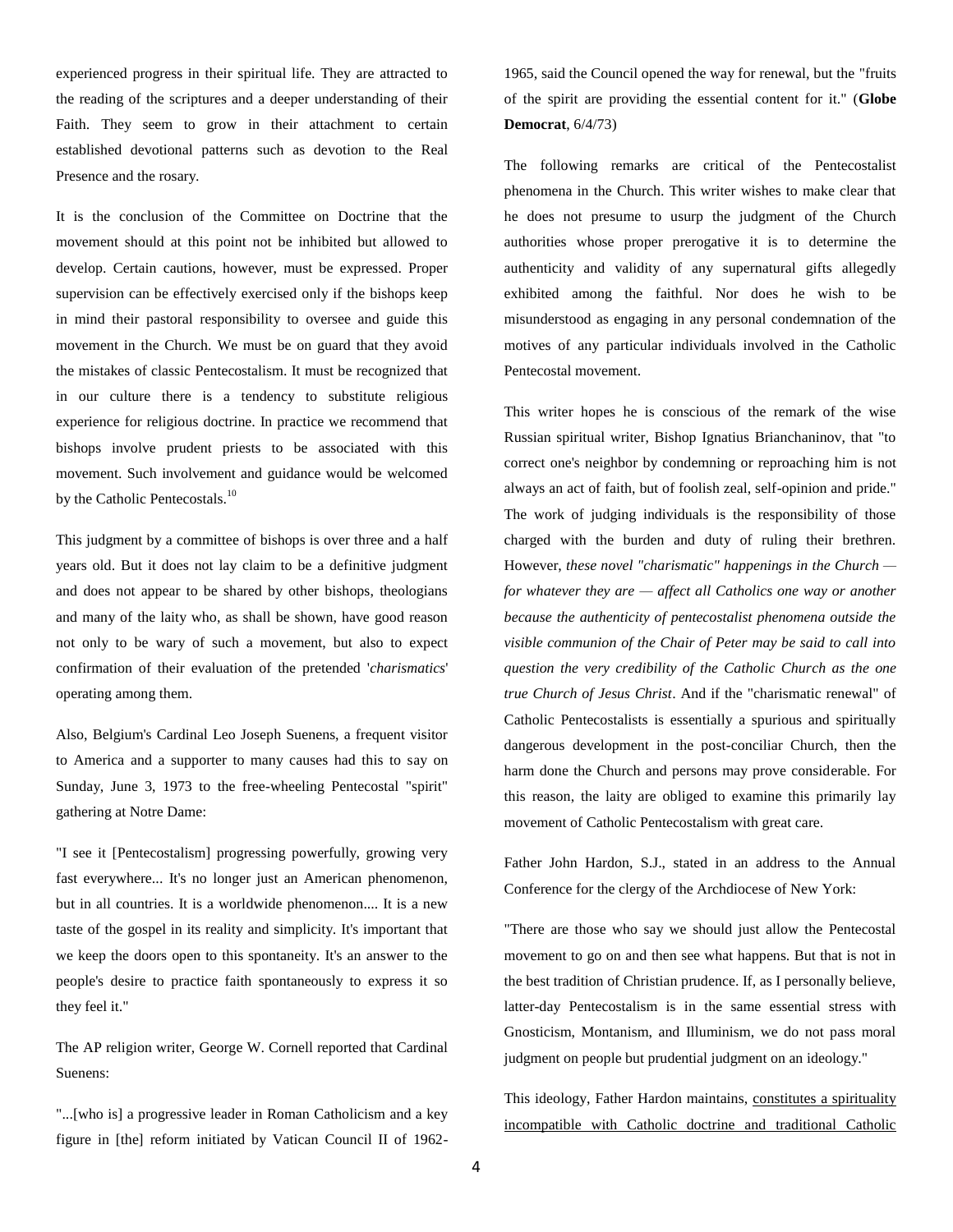spirituality. And here perhaps is the heart of the issue. A basic deviation from historic Christianity that was common to various heretical movements of the past — the Gnostics and Montanists of the early Church, and the Illuminists of the Reformation period all of whom are encountered in Father Ronald Knox's classic "**Enthusiasm**" — is at the core of what is called the "Pentecostal experience"; namely, *that the presence of God, previously a matter of faith, is now a matter of every-day experience*. The claims of our contemporary Catholic Pentecostals are lucidly set forth by Father Hardon:

No less than on Pentecost Sunday, so now the descent of the Spirit becomes palpably perceptible. This perceptibility shows itself in three ways:

- a. In a personally felt experience of the Spirit's presence in the one who receives Him. The qualities of this coming are variously described; but they cover one or more of the following internal experiences: deep-felt peace of soul, joyousness of heart, shedding of worry and anxiety, strong conviction of belief, devotion to prayer, tranquility of emotions, sense of spiritual well-being, an ardent piety, and, in general, a feeling of intimacy with the divine which, it is said, had never or only for sporadic moments been experienced before.
- b. Along with the internal phenomena, which themselves partake of the preternatural, are external manifestations that can be witnessed by others. Such are speaking in strange tongues, the gift of prophecy, the power of healing, and, it would seem, all the gamut of charismata enumerated in the Acts of the Apostles and the Letters of St. Paul.
- c. Capping the two sets of phenomena, of internal experience and external manifestation, is the inspiration given by the Spirit to communicate these gifts to others. Normally a Spirit-filled person is the channel of this communication; he becomes a messenger of the Spirit to others and his zeal to act in this missionary role is

part of the change that the divine visitation effects in him. $11$ 

It may be noted that the "baptism of the Spirit" which is considered as giving one the *experience* of a deeper and more intimate relationship to the Holy Spirit is commonly received through the imposition of hands, and that outside the regular prayer meeting. It is usual, however, that an individual can request the laying on of hands by the prayer group as a preparation for the "baptism of the Spirit."

It is interesting to note that Catholic Pentecostal groups hold their meetings very often on college campuses as well as in church halls and private homes. Such Pentecostal meetings generally exhibit the following sequence of events. Participants at first pray in their own way in silence. Then a member of the assembly will utter a prayer of thanksgiving and praise. Another will read a Biblical text, and then improvise spontaneously a prayer based on the passage read. A hymn or song will then be sung by someone, and everyone may or may not join in the singing. A number of testimonies may be rendered, i.e., members will tell what remarkable things may have happened to them that made them aware of God's forgiveness, mercy, and presence. Oftentimes, it may be a question of amazing "cures" and "healings." A member may suddenly begin to sing softly in a language which is not recognizable. His neighbors may begin praying for an "interpretation," or another member will render the "interpretation." Someone may "prophesy." Musical instruments such as guitars and drums are often in evidence, especially with younger audiences. At the end of the meeting, there may be exchanged the "kiss of peace" involving warm and fond embraces and actual kisses. For the most part the entire atmosphere of the meeting, though it is not as emotionally charged as some Protestant groups, nevertheless, bears the stamp of a revivalist camp meeting.

The central role "Baptism of the Spirit" plays in Pentecostalist spirituality has already been noted. According to Father F. A. Sullivan, S.J.:

...this "Baptism of the Spirit" gives one a new sense of the nearness of God; a new relish in prayer and reading Scripture; a new ability to meet demands of Christian life that previously one had found hard or impossible. The common factor in all these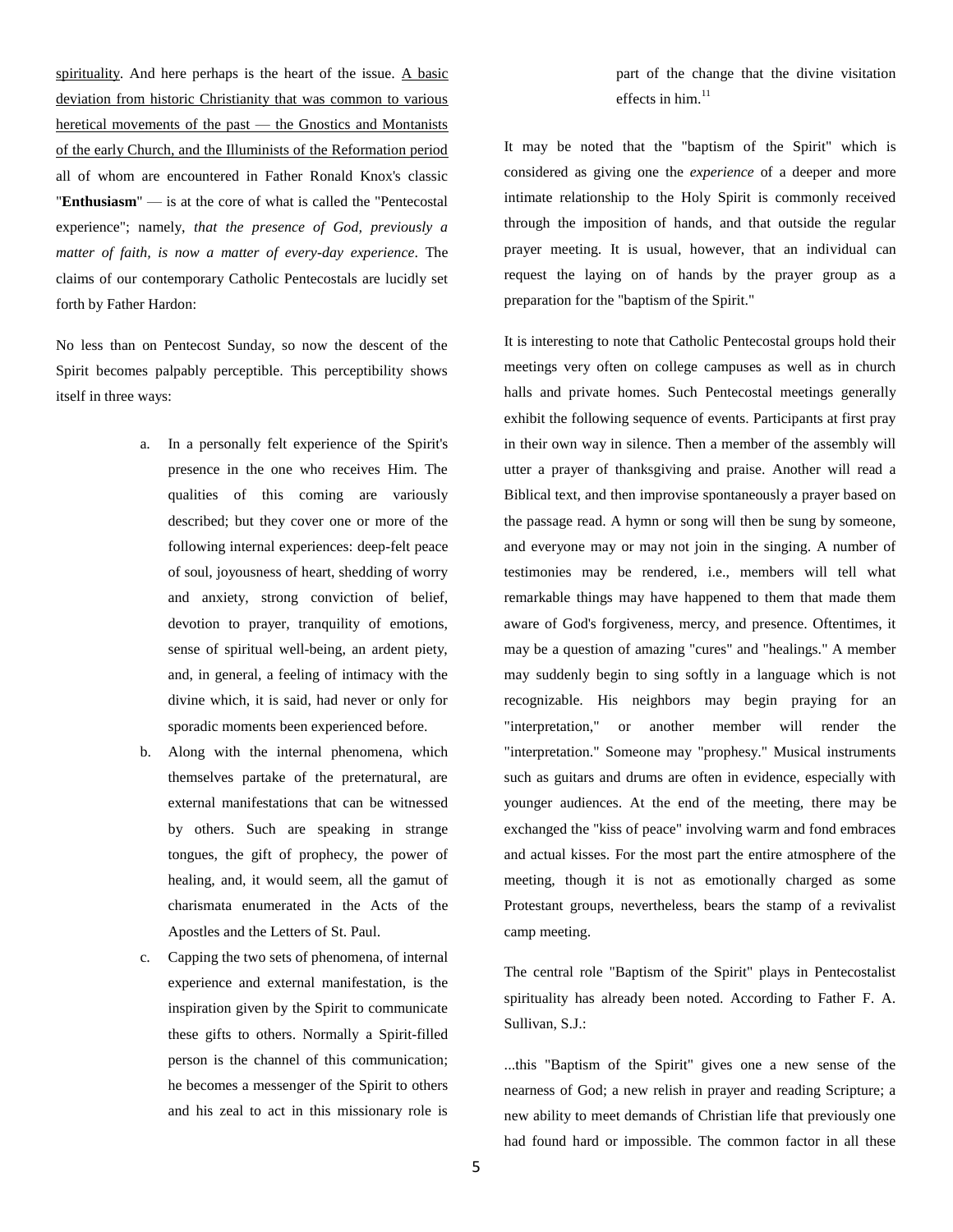changes is perhaps best described as a new power which the person knows he did not have before and which he can only explain as the work of the Holy Spirit. In many cases this new power will also manifest itself in some kind of charismatic gift, most frequently in the ability to pray in tongues. $^{12}$ 

Once again the fundamental problem confronts us: What to think of all this Spirit-baptism, Spirit-glossolalia, Spirit-healing, Spiritinspiration, and other unusual phenomena ostensibly conveyed through the laying-on of hands by Spirit-filled people at Catholic Pentecostal meetings?

In 1971, Archbishop (now Cardinal) Timothy Manning of Los Angeles saw fit to issue a pastoral letter clearly warning Catholics of "excessive emotionalism, credulity, and sought-after charismatic displays (which) question the genuineness of the activity of the Spirit (in baptism of water) and open the devotion to people of peripheral stability." Recently, in his General Audience, February 28, 1973, our Holy Father Pope Paul VI singled out for criticism those who esteem "the charismatic elements of religion over the so-called institutional ones." He went on to rebuke those who:

**engage in the search... for spiritual facts in which there enters an indefinable and extraneous energy which, to a certain extent, persuades the one who experiences it that he is in communication with God, or more generically with the Divine, with the Spirit, indeterminately. What do we say about this? We say that this tendency is very risky, because it advances into a field in which auto-suggestion, or the influence of imponderable physical causes, can lead to spiritual error.**

The possibility of spiritual delusion in seeking to make grace sensibly felt is obviously very real. The best spiritual writers and theologians of the Catholic tradition, such as the great Doctors of the Church, St. John of the Cross and St. Teresa of Avila, have continually warned the faithful of spiritual seduction, spiritual deceit, and mutual self-deception in the matter of extraordinary gifts. In other words, the masters of the spiritual life openly contradict the new Pentecostalist spirituality's emphasis on seeking visible signs of God's Presence and action. And it is this precise counsel of the greatest theologians of the spiritual life which has been declared irrelevant by the leading Pentecostalist apologists such as Father Edward D. O'Connor.<sup>13</sup>

It is very natural that in an age of acute spiritual confusion, doubt and anxiety that souls seeking spiritual satisfaction and security should, in fact, seek experiential verification of Christian dogma in their own lives through "Pentecostal experiences"; but the dangers are many. Curiously, Pentecostal literature admits of errors, misunderstandings, mistakes and disorders accompanying the spiritual flights of their enthusiasts — not the least of which is a pronounced anti-hierarchical and anti-Institutional Church bias which permeates the attitudes of adherents, e.g., pro-Pentecostalist Father Robert Wild is constrained to admit:

... It would be true to say that most of these un-healthy tendencies (fundamentalist interpretation of Scripture, para-clericalism, and a divisive moral rigorism) exist in varying degrees in the charismatic renewal today, just as they existed in various degrees in the 2nd century. Whether any of them will assume unnatural proportions and lead to deeper aberrations — sects and heresies unnamed — only time will tell. The current literature is very much aware of the dangers.<sup>14</sup>

Moreover, the effects of ordinary Christian infant baptism are ignored or neglected in favor of a basically up-scriptural "Baptism of the Holy Spirit" which is theologically very confusing. Catholics know (as a matter of faith) that a person who has received the sacrament of Baptism is now living a life of grace which God in His ordinary economy simply does not accompany with extraordinary phenomena. Indeed both the sacraments of Baptism and Confirmation are in practice relegated to second class status by the emphasis on a "Baptism of the Holy Spirit" considered as distinct from them. Some of our Catholic Pentecostals do not appear to understand that:

"the initial gift of the Spirit (in Holy Baptism) is none the less real for not being experienced or accompanied by charismatic manifestations; and that experience cannot be taken as the criteria of truly living in the Spirit."<sup>15</sup>

Nor can the *gift of tongues* claimed by the Pentecostals bear the theological weight which their practice assigns to it. In Acts 2:1- 22, the gift of tongues was most assuredly a miraculous phenomenon. But St. Peter and the other Apostles **spoke an**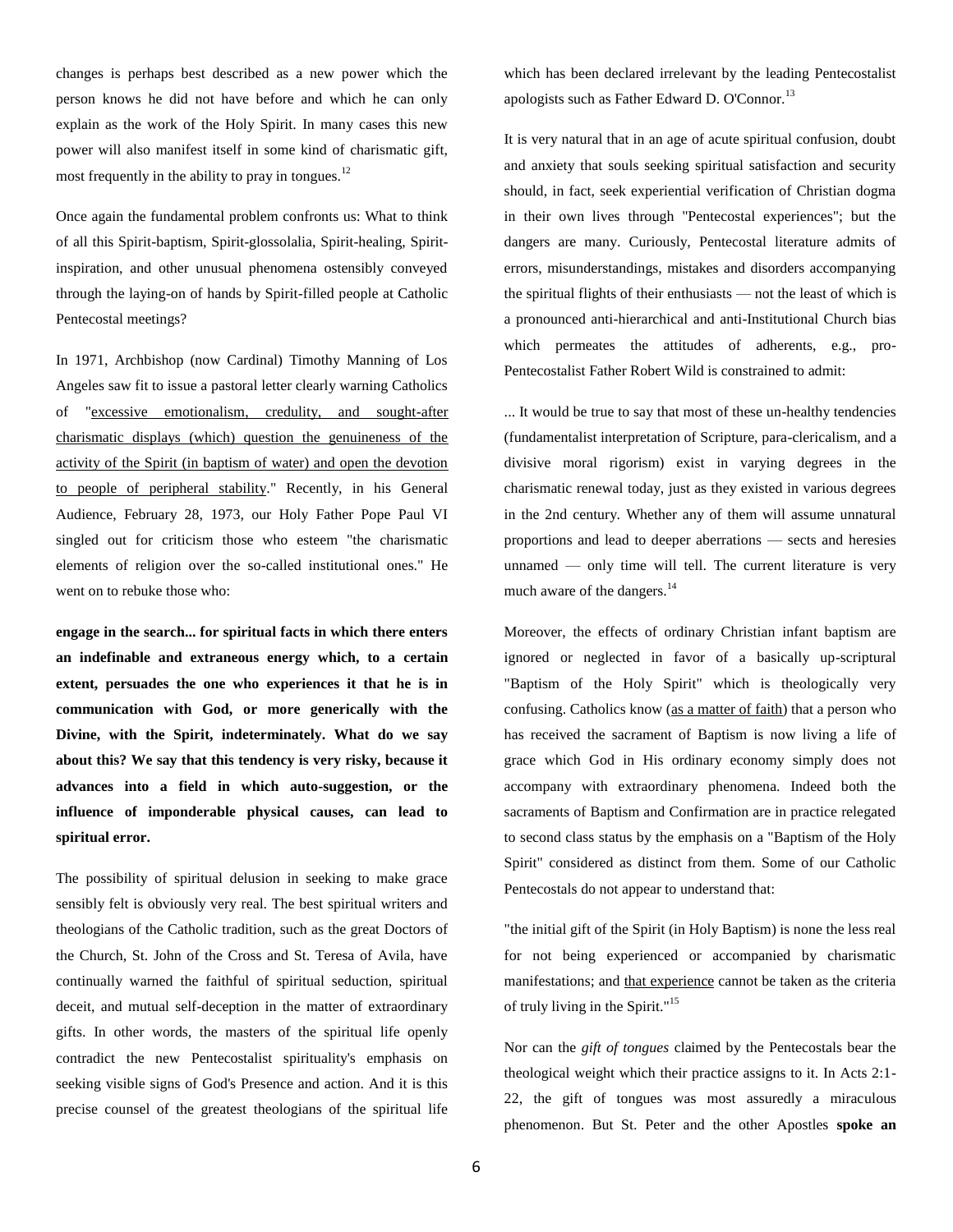**intelligible language** which was heard by the power of God in the intelligible languages of the many foreigners present. Their gift of tongues **was not the unintelligible gibberish** uttered in Pentecostal meetings. In 1 Corinthians Chapter 14, the reference to strange tongues also admits of intelligible languages. And, as St. Paul relates, the languages spoken by those who had never learned them, were intended by God to be a sign to the unbeliever. How speaking pure gibberish could be a sign of God's work to anyone has never been satisfactorily explained. St. Paul also tells us, moreover, that "talking with a strange tongue" was rather inferior to the "gift of prophecy," and that he would rather speak five words in church with his understanding in order to instruct others, than 10,000 words in a "tongue." It was time for the Corinthians, whom he was rebuking for various disorders in their ecclesial life, to **grow up!**

It should also be noted, particularly in view of what had actually occurred in Catholic Pentecostal meetings, that the following teaching of St. Paul has been ignored:

**If there is speaking with strange tongues, do not let more than two speak, or three at the most; let each take his turn, with someone to interpret for him, and if he can find nobody to interpret, let him be silent in the church, conversing with his own spirit and with God.... And women are to be silent in the churches; utterance is not permitted to them; let them keep their rank, as the law tells them: if they have any questions to raise, let them ask their husbands at home. That a woman should make her voice heard in the church is not seemly.**<sup>16</sup>

A major point that needs stressing is that *absolutely no evidence* has ever been provided that the tongues spoken at [any] Pentecostal gatherings are intelligible foreign languages spoken on this planet. But such intelligibility is an essential requirement of Scriptural teaching!

For many, the main appeal of the Pentecostal is the speaking in tongues described in Acts 2:1-21. The claim is made that this event is being paralleled in widespread Christian experience today. But again, the case for this collapses since the most knowledgeable Scripture scholars maintain that the initial Pentecostal experience was confined to the Apostles (and the Mother of God), and was not in fact shared by the 120 Christians who are mentioned in Acts 1:15.<sup>17</sup>

The Pentecost event was pre-eminently a manifestation of the Spirit among the members of the Apostolic hierarchy, and if we are to look at it as a model for latter-day speaking in tongues, then the tongues should rightfully appear among the members of the hierarchy! — and not to every Tom, Dick and Harry, or, as Martin Luther once expressed it:

## **"No yokel is so rude but when he has dreams and fancies he thinks himself inspired by the Holy Ghost!"**<sup>18</sup>

As far as the modern revival of the gift of "prophecy" is concerned (and prophecy is considered here in the biblical sense, not so much as *future prediction*, but rather as the courageous proclaiming of the facts of Christ before the people), it is disconcerting to acknowledge that at Catholic Pentecostal meetings (often attended by many Protestants) those doctrines which are uniquely Catholic, e.g., the Papacy, the visible oneness of the Church, devotion to the Virgin Mother of God, the veneration and intercession of the Saints, the Real Presence of Christ in the Eucharist, etc., are conspicuously absent. In fact, such doctrines are never alluded to, or suppressed because of an "ecumenical togetherness" where the concept of an invisible Christian Church made up of true believers takes precedence in the consciousness of those Catholics participating, over the visible historical institutional Catholic Church founded by Christ upon Peter: that Church which Vatican II teaches possesses the "very fullness of Christ's grace and truth."<sup>19</sup>

It is also disconcerting and a matter for reflection that one of the key founders and writers of the Catholic Pentecostal Movement is Kevin Ranaghan. In 1968 when "**Humanae Vitae**" was issued by the See of Peter, Mr. Ranaghan had the unenviable distinction of being one of the 600 signers of a notorious statement rejecting the doctrinal teaching of the Encyclical! Was Mr. Ranaghan guided by the Holy Spirit when he did this? [ Fortunately, Mr. Ranaghan when ordained as deacon later, recanted his dissent. — J.L.]

Equally vexing is the fact that Catholic Pentecostals believe it is possible to acquire experience of the Holy Spirit's presence by an "instant mysticism" — push-button fashion, so to speak. But the lives of the saints teach us that extraordinary graces such as the sensible perception of the Holy Spirit may indeed be given; but usually after a severe ascetic preparation; i.e., after much worship,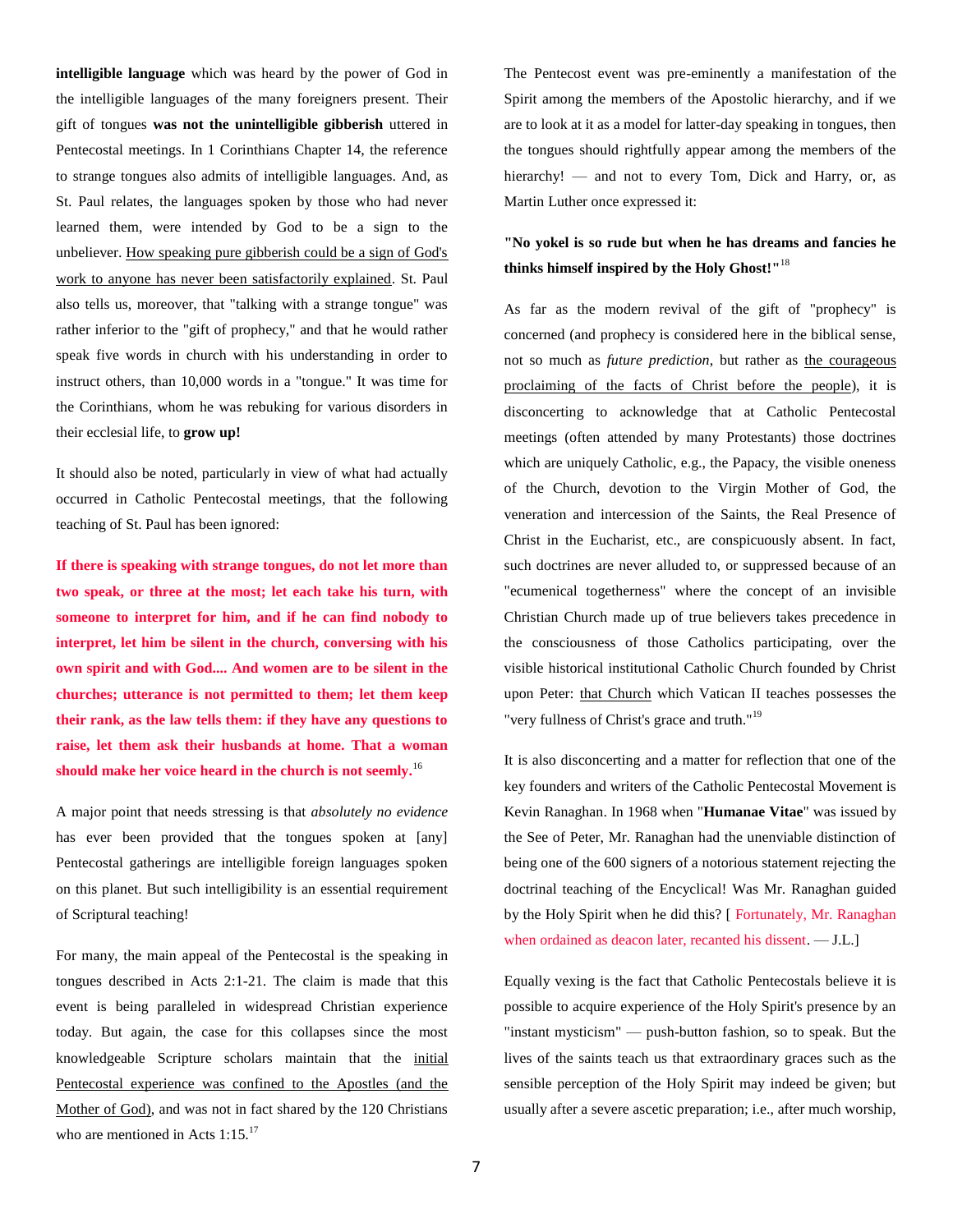prayer, fruitful reception of the Sacraments, fasting and other acts of penance.

It is no secret that many members of the "charismatic movement" have clearly emerged from a background of psycho-neurotic and emotional disturbance and/or a background of spiritual aridity. It is understandable that they would tend to interpret anything "new," exciting" or "unusual" as authentic charisms.

Dr. Josephine Ford, one of the leaders of the Catholic Pentecostals at Notre Dame University, for example, has written:

Many people speak about an "anointing" from the Lord. This appears to mean a certain feeling within them. Some people feel burning in their hands or even some sensation between the shoulders... Although these anointings may be quite genuine, they do not seem to be absolutely necessary, and we must be careful they do not arise from a psychological need or from a need of self-identity.<sup>19</sup>

This is good advice, and it should be applied to all so-called Pentecostal phenomena. If this were done, most of the alleged extraordinary Pentecostal "gifts" could be susceptible to a quite natural explanation. This is not to deny that certain graces may indeed have been granted to Pentecostalists in good faith, and that certain spiritual needs have been satisfied. One need only insist as Father Hardon, S.J., does:

Pentecostalism is not a mere movement; it is, as the ending "ism" indicates, an ideology. And as such it is creating more problems objectively than it solves subjectively. In other words, even when it gives symptomatic relief to some people, it produces a rash of new, and graver, issues touching on the Catholic Faith and its authentic expression by the faithful.<sup>20</sup>

There can be no doubt that one of these issues is our contemporary charismatics' pretension that they have been spiritually renewed and regenerated when they may well have not!

Unfortunately, some of our charismatics are in no position to really compare their present experiences with the experiences of the Saints of God — those saints whose lives and works they hardly know. Thus they have no way of contrasting their present state of religious exaltation and enthusiasm with genuine Catholicism.

Oftentimes, they fail to understand that Satan is quite able to produce "signs and wonders" to mislead even the elect (Matt. 24:24) and create the illusion of spiritual good to achieve his evil ends. Spiritual writers such as St. Ignatius of Loyola teach us that this lying spirit can produce pseudo-virtues — "love," "patience," "joy," "hope," and "peace," etc. — for he is the Great Deceiver. The testimony of historical Catholicism is that such so-called virtues are not grounded in faith and obedience to Apostolic doctrine and authority but mask spiritual pride and spiritual greed. The Gospel makes clear that Satan and his fallen angels have the power to twist the truth, to confuse, to caricature, to mimic God's works, and to appear as an "angel of light." (2 Cor. 4:3f.)

The learned English Benedictine Dom Peter Flood, a physician as well as a Doctor of Canon Law, wrote in this vein concerning his "grave concern" over the spread of Pentecostalism among certain English Catholics:

This phenomenon is in most instances little more than "mass hysteria." The so-called "speaking in tongues" in no way parallels the post-Pentecostal speaking out with tongues which was given to the Apostles, so that each of their hearers heard them in their own tongue. Those who have studied it in the U.S.A., have rightly described it as meaningless gibberish. The whole movement has its prototype in the "holy rollers," "shakers," and other such stupidities beloved of the less educated Americans. It easily lends itself to illusion and even to diabolic intervention. I have known priests who got involved in it to have lost their Faith. The dangers of self-deception are obviously very great, and it is to be hoped that the laity will not be misled by enthusiasts and that no member of the Hierarchy will approve of it. It is not thus that the Holy Spirit guides the Church.<sup>21</sup>

Dom Flood alludes to facts that other commentators have made; namely, that Pentecostalism in the Catholic Church constitutes an influx of Protestant notions that have in fact led some Catholics out of the Church or into religious indifferentism. Interestingly, Dr. Josephine M. Ford, a woman lay theologian at Notre Dame University, found herself obliged to confess how she had been "excommunicated" by her fellow Catholic Pentecostalists who have banned her from their meetings. Dr. Ford laments the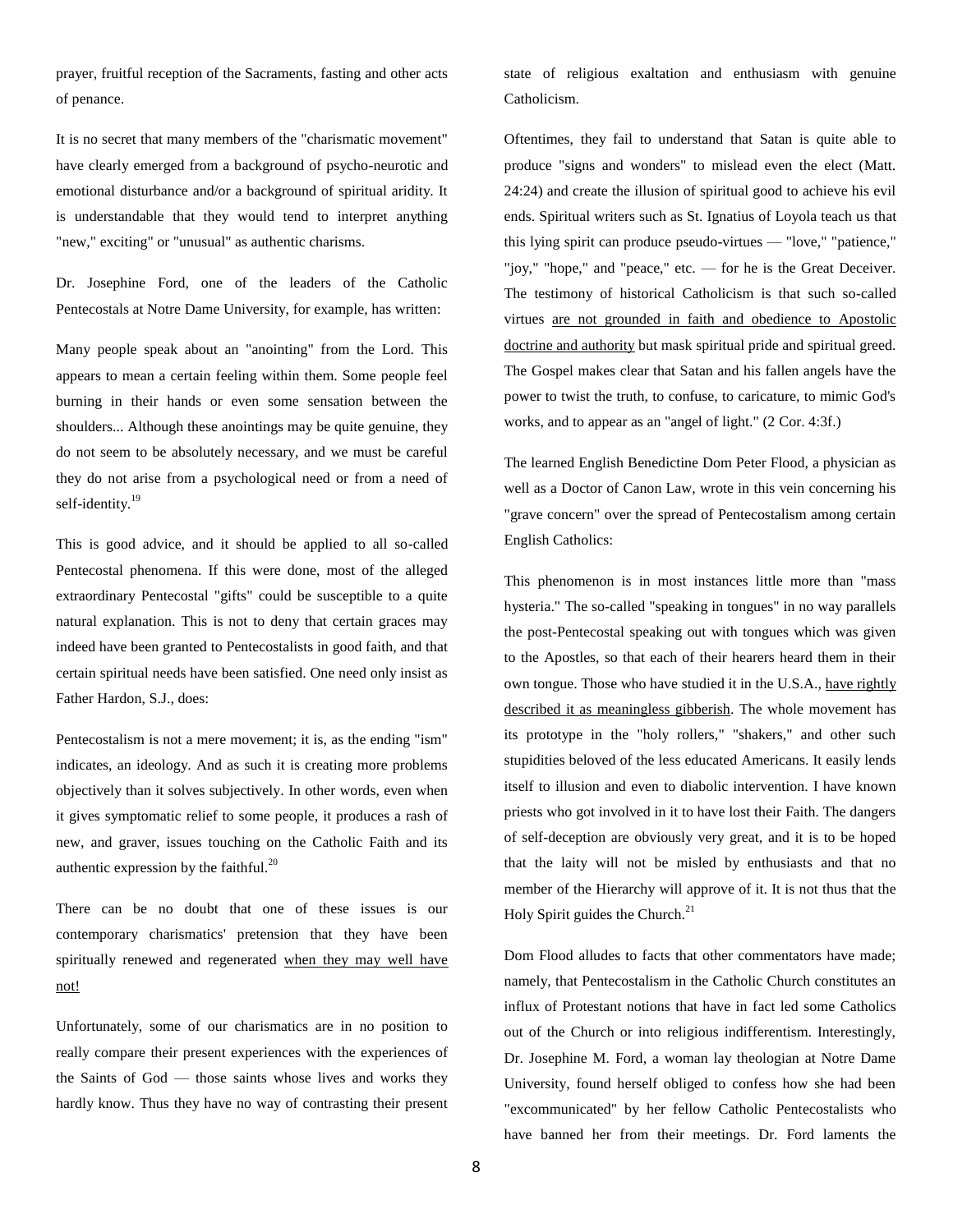elitism, spiritual arrogance, and spirit of Protestant sectarianism which has developed among her fellows in the movement she herself did so much to foster and encourage. Her Pentecostalist brethren will no longer give the "eucharistic kiss of peace" to her nor to those not of their "in-group."<sup>22</sup>

Yet another informed writer on Catholic Pentecostalism, Father Anselm Walker, wrote the following in an issue of the "**Texas Catholic Herald**" in 1971:

"It is evident to all, and ought to be evident to the Catholic dupes of Pentecostalism, that this is alien fire that now burns upon the altar of Catholic hearts, and that there now awaits the divine judgment and doom for those who so act."

This same priest, whose experience has included much study of the Pentecostalist movement in Protestantism, sharply criticized the action of Catholic Pentecostalists who use the laying-on-ofhands for the "Baptism of the Holy Spirit":

"Having attended hundreds of Pentecostal services as a youngster, I can vouchsafe for the fact that this gesture is something new, fondly imagined and misunderstandingly contrived by our Catholic Pentecostals. At no Pentecostal service either in the Assemblies of God or in the Oneness Pentecostal Churches or in the other sects have I seen anyone lay hands on anyone else for the communication of the Holy Spirit.... Since Pentecostalists in their Catholic variety claim to communicate the Holy Spirit thusly, it is evident that this is an innovation, and since it claims to do what Baptism and Confirmation do or have already done, it is then a parody of a sacrament no matter how well-intentioned it is or what effects the adepts claim to receive from it...."

Any favorable reception to Pentecostalism in the Catholic Church will seriously hamper hopes of reunion with the Eastern Orthodox churches. A Russian Orthodox monk drawing upon the riches of the Eastern monastic tradition bluntly declares the Pentecostalist movement to be attributed to spiritual deception — "**prelest**":

If we look carefully at the writings of the "charismatic revival" we shall find that this movement closely resembles many sectarian movements of the past in basing itself primarily or even entirely on one rather bizarre doctrinal emphasis or religious practice. The only difference is that the emphasis now is placed on a specific point which no sectarians in the past regarded as so

central: speaking in tongues.... Here already one may note an over-emphasis that is certainly not present in the New Testament, where speaking in tongues has a decidedly minor significance, serving as a sign of the descent of the Holy Spirit on the Day of Pentecost (Acts 2) and on two other occasions (Acts 10 and 19). After the first or perhaps the second century, there is no record of it in any orthodox source, and it is not recorded even among the great Fathers of the Egyptian Desert, who were so filled with the Spirit of God that they performed numerous astonishing miracles — even raising the dead. The Orthodox attitude to genuine speaking in tongues, then, may be summed up in the words of Blessed Augustine (Homilies on John, VI:10): "*In the earliest times the Holy Spirit fell upon them that believed, and they spoke with tongues which they had not learned, as the Spirit gave them utterance. These were signs adapted to the time. For it was fitting that there be this sign of the Holy Spirit in all tongues to show that the Gospel of God was to run through all tongues over the whole earth. That was done for a sign, and it passed away.*" And as if to answer contemporary Pentecostals with their strange emphasis on this point, Augustine continues: "*Is it now expected that they upon whom hands are laid, should speak with tongues? Or when we imposed our hand upon these children, did each of you wait to see whether they would speak with tongues? And when he saw that they did not speak with tongues, was any of you so perverse of heart as to say - These have not received the Holy Spirit?*" 23

The same writer takes occasion to remark:

"Modern Pentecostals, to justify their use of tongues, refer most of all to St. Paul's First Epistle to the Corinthians (chaps. 12-14). But St. Paul wrote this passage precisely because "tongues" had become a source of disorder in the church of Corinth; and even while he does not forbid them, he decidedly minimizes their significance. This passage, therefore, far from encouraging any modern revival of "tongues," should, on the contrary, discourage it — especially when one discovers (as Pentecostalists themselves admit) that there are other sources of speaking in tongues besides the Holy Spirit!"

Nor does our Russian Orthodox theologian hesitate to declare Pentecostalism to be "in complete contradiction of Orthodox tradition and prophecy":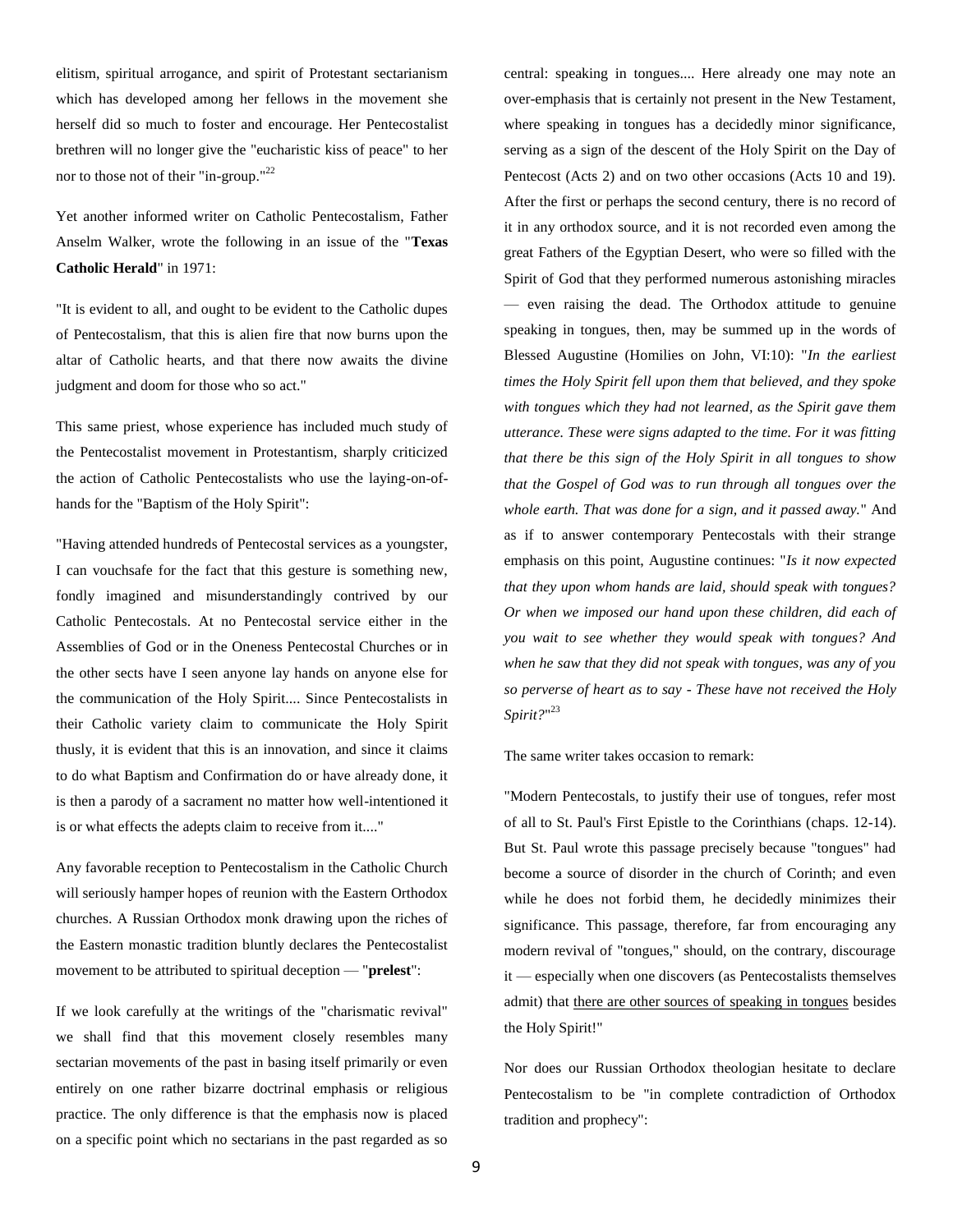Can any ... sober Christian possibly confuse these dangerous psychic games with the gifts of the Holy Spirit? There is nothing whatever Christian, nothing whatever spiritual here in the least. This is the realm, rather, of psychic mechanisms which can be set in operation by means of definite psychological or physical techniques, and "speaking in tongues" would seem to occupy a key role as a kind of "trigger" in this realm. In any case, it certainly bears no resemblance whatever to the spiritual gift described in the New Testament and, if anything, it is much closer to shamanistic "speaking in tongues" as practiced in primitive religions, where the shaman or witch doctor has a regular technique for going into a trance and then giving a message to or from a "god" in a tongue he has not learned.... (This) comparison with shamanism will not seem terribly far-fetched, especially if we understand that primitive shamanism is but a particular expression of a "religious" phenomenon which, far from being foreign to the modern West, actually plays a significant role in the lives of some contemporary "Christians": **mediumism**. 24

A Byzantine Catholic writer, Helle Georgiadis, editor of the ecumenical review, "**Chrysostom**", reinforces the judgment of the above Russian Orthodox theologian:

"From the standpoint of Eastern spirituality the contemporary Pentecostal movement appears as a positively alien environment for growth in the life of the Spirit. At first sight this may seem paradoxical for a spirituality so closely identified with apophatic theology. Moreover, the East has always taken prophecy and healing and similar manifestations in its stride. But there are two aspects of Pentecostalism which are alien to Eastern tradition. Wordless utterances may manifest themselves in individual cases, even in very holy people, but to seek to cultivate "speaking in tongues" in this sense would seem to deny redeemed man's dignity and destiny as co-heirs with Christ, and the Holy Spirit's mission to enlighten the minds and hearts of men.

The other aspect is the stress laid by Pentecostalists on experience which is 'felt'. Here again, though individuals may sense an almost tangible awareness of the Holy Spirit's presence, the search for experience which is apprehended through the senses has always been seen as a dangerous and unwarranted goal for the Christian to pursue."<sup>25</sup>

Much more could be written concerning the spiritual dangers resulting from involvement in the Catholic Pentecostal Movement — whose "piety" and accompanying physical phenomena are so contrary to traditional Catholic spirituality, both Eastern and Western. Perhaps the best work which reveals the basically unorthodox features of Pentecostalism and similar "enthusiastic" religious movements leading to spiritual shipwreck is Father Ronald Knox's unsurpassed "**Enthusiasm**".<sup>26</sup>It remains a 'must reading' for today.

In conclusion, it may be recalled that Archbishop Robert Dwyer of Portland, Oregon, not too long ago in various columns affirmed his belief that the ancient Gnostic heresy had been revived in the spiritual pretensions of Catholic Pentecostals who hang very loose to the Church as it is and who seem to condemn the spirituality and pious practices of our saints. What is so disturbing to some informed observers of Pentecostalism within the Church is that a continued "laissez-faire" attitude in our country may lead to further spiritual deception and emotional injury among poorly instructed Catholics. Furthermore, if the phenomenon of "tongues" may in some cases be pathological or demonic in character, the spiritual welfare of those involved in Pentecostal activities is gravely endangered.

As stated previously, the statement of the U.S. Bishops' Committee on Doctrine is over three and a half years old. Surely, it is time for an urgent re-examination and re-evaluation of Pentecostalism and its conclusions. [ Now thirty years later, the doctrinal and spiritual excesses found in the Charismatic Renewal Movement still appears to warrant the concern of Catholic bishops, priests and laity. — J.L. ]

## **FOOTNOTES**

- 1. Cf. Acts 3:1-10; 4:30; 5-12-16.
- 2. John Hardon, S.J., Christianity in the Twentieth Century (Doubleday and Co., N. Y.; 1971), p. 211.
- 3. Ibid.
- 4. Cf. John L. Peter's Christian Perfection and American Methodism (Abingdon Press, N. Y., 1956), p. 63.
- 5. Cf. the article by Father F. A. Sullivan. S.J., "Pentecostal Movement" in Gregorianum (Vol. 53 Fasc. 2, 1972), pp. 238-265.
- 6. John Hardon, S.J., op. cit., p. 211.